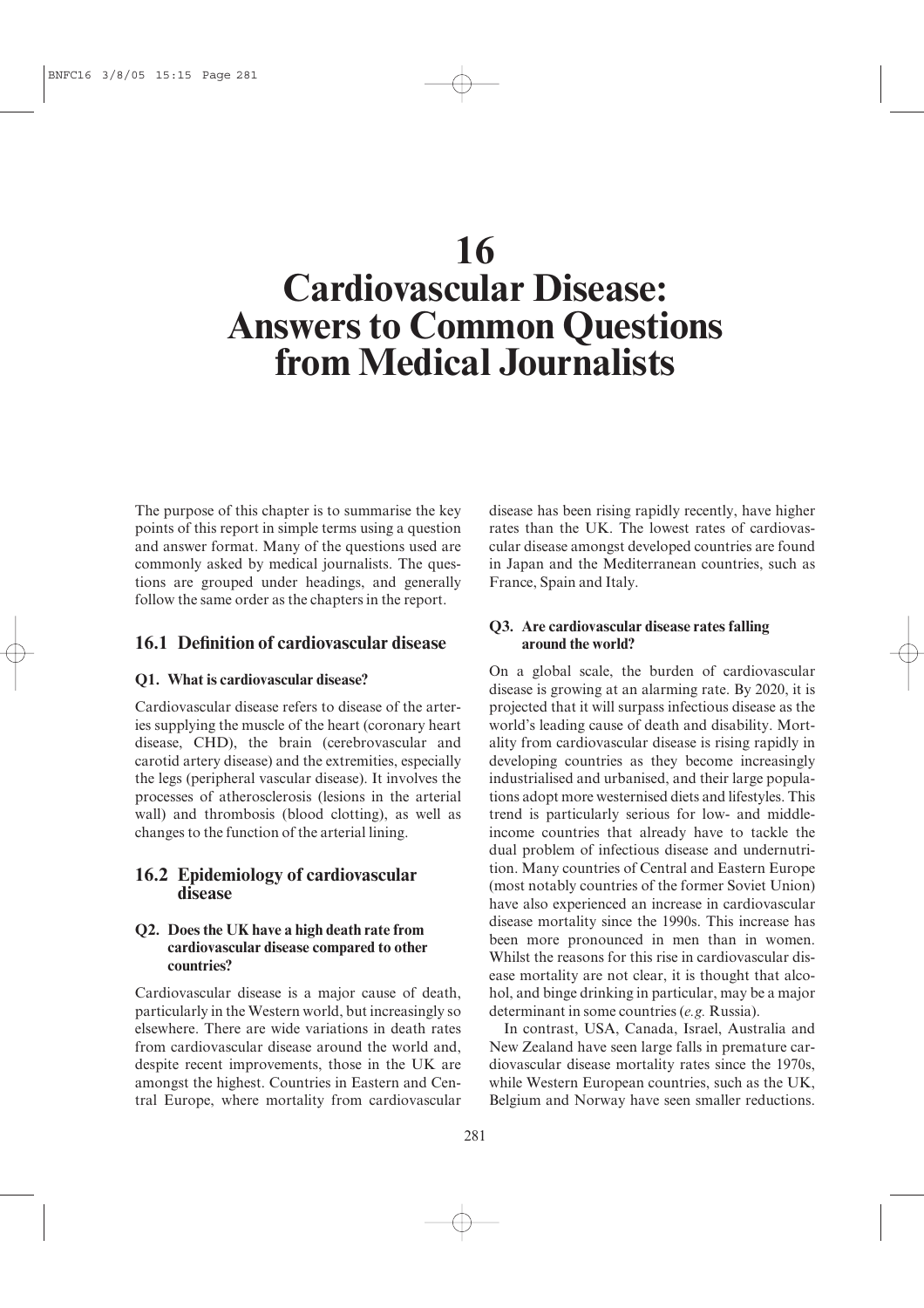For example, amongst men aged 35–74 years cardiovascular disease death rates fell by 39% between 1988 and 1998 in the UK. However, the number of people suffering from cardiovascular disease in the UK (for example, those with angina or having a heart attack) is not falling and may be rising in older age groups. This is probably associated with increased life expectancy and with improvements in treatment procedures.

#### **Q4. Are there specific groups within the UK that are at high risk of cardiovascular disease?**

Heart disease is more common in men than in women, and the prevalence increases with age in both sexes. Within the UK, mortality rates from heart disease are higher in Scotland and the north of England than they are in the south of England. They are also higher in manual than in non-manual social classes.

Certain ethnic groups seem to be particularly prone to cardiovascular disease. People from the Indian subcontinent are more likely to suffer from CHD than the white British population, while people of African and Caribbean descent living in the UK appear to be at greater risk of stroke.

## **Q5. Why are men at greater risk of heart disease than women?**

Young men are more likely to die from heart disease than young women in most industrialised countries. Although female oestrogens are allegedly protective against heart disease, recent data go against this as a major explanatory factor. Rather, men's elevated risk may arise predominantly because they store more fat in central abdominal regions than do women. They have more to gain therefore from improving lifestyles, in particular by stopping smoking and increasing levels of physical activity, to prevent heart disease and diabetes. However, they are often less likely than women to seek medical advice or respond to health promotion activities.

#### **Q6. So, is heart disease a man's disease?**

Heart disease is far from being a man's disease. Although women do not seem to be as aware of the risk of heart disease as their risk of breast cancer (British Heart Foundation, 2003b), it is the single

biggest killer of women in the UK. One in six women currently die from the condition, and in 2001 heart disease claimed the lives of over 54 000 women (British Heart Foundation, 2003a). This is more than four times the number of deaths from breast cancer.

# **Q7. How can individuals reduce their risk of cardiovascular disease?**

The likelihood of an individual developing cardiovascular disease is influenced by some factors that are outside their control, such as genetic make-up, gender, race (see Chapter 1) and perhaps their early growth pattern (see Chapter 10). However, some of the detrimental effects can be counteracted by changes in behaviour, such as taking more exercise, stopping smoking, maintaining a healthy body weight and eating a varied and well-balanced diet.

# **Q8. Why has advice to reduce the risk of cardiovascular disease focused so much on fat in the diet?**

Dietary fats have been regarded as having an important influence on cardiovascular disease because of their effects on blood cholesterol levels. Populations with a high intake of saturates (saturated fatty acids) have raised blood cholesterol levels and have a high prevalence of heart disease. Laboratory studies have also shown that blood cholesterol can be influenced by the balance of different types of fatty acids in the diet; blood levels of low-density lipoprotein cholesterol are lowered when some saturates (*e.g.* myristic and palmitic acid) are replaced by monounsaturates, polyunsaturates or carbohydrate. Fatty acids may also affect cardiovascular disease risk via other mechanisms (*e.g.* by influencing the tendency of blood to clot). Current recommendations recognise this by giving advice to cut down on the amount of fat in the diet, particularly saturates (principally found in spreads, full fat dairy products, fatty meat products and foods such as biscuits and cakes).

While blood cholesterol is an important risk factor for heart disease, a recent estimate suggested that even if the whole UK population managed to reduce their cholesterol levels below 6.5 mmol/l, there would only be around a 10% reduction in CHD deaths because CHD is a multifactorial disease. Thus advice to reduce risk of cardiovascular disease must also include advice to change other aspects of the diet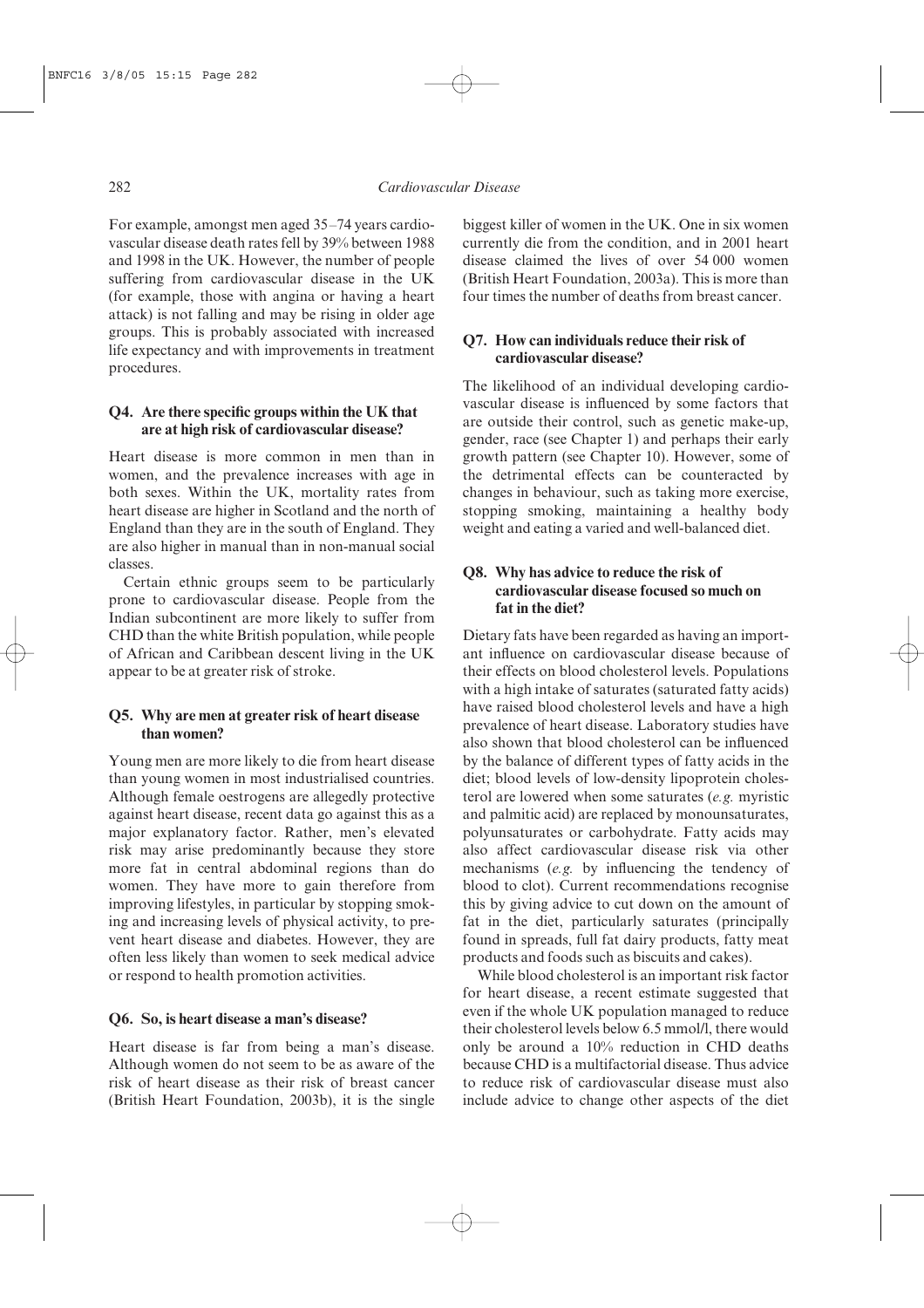(*e.g.* to eat more fruit and vegetables, to reduce salt intake), as well as stopping smoking, taking more exercise and maintaining a healthy weight.

#### **Q9. What is the most important risk factor for cardiovascular disease?**

The risk of cardiovascular disease cannot be predicted from a single risk factor. Cardiovascular disease is a multifactorial disease, which arises out of interactive effects of different combinations of risk factors. The effect of different risk factors is also, to a greater or lesser extent, dependent upon individual susceptibility.

The 'classical' risk factors for cardiovascular disease are smoking, raised blood cholesterol, raised blood pressure, physical inactivity, obesity and diabetes; these are discussed in more detail in Chapters 1, 2, 11, 12 and 13. However, these cannot explain all cases of heart disease and this has led to a search for other risk factors, many of which have been discussed in detail in this report.

# **Q10. What might the novel risk factors described in this report add to what we know about cardiovascular disease?**

Although cigarette smoking, elevated blood pressure and cholesterol account for many cases of cardiovascular disease, there is reason to believe that other risk factors may account for some of the differences in cardiovascular disease rates within and between populations. A better understanding of the role of these novel risk factors may help to identify other ways of establishing those at risk and additional approaches to tackle the condition.

## **Q11. Are changes in diet and lifestyle becoming less important as treatment for cardiovascular disease and its risk factors improves?**

A number of highly effective drugs (such as lipid lowering agents, ACE-inhibitors, aspirin and beta blockers) are now available in developed countries, such as the UK, and have had a substantial impact on reducing cardiovascular disease mortality. However, the treatment of cardiovascular disease by drugs or medical intervention has important cost implications. In 2001, the cost of prescriptions for

lipid lowering drugs alone (including statins) in the UK was just under £440 million (British Heart Foundation, 2003a). Encouraging changes to diet and lifestyle can prevent heart disease without the side effects associated with surgery and drug therapy. Being physically active and eating a balanced diet can also tackle several cardiovascular risk factors simultaneously. Thus lifestyle changes remain critical to reducing the prevalence of heart disease and stroke.

## **Q12. Why do the French have low rates of heart disease compared to the UK?**

Around the Mediterranean, CHD rates are uniformly low, but in many of these countries this can be explained by lower blood cholesterol levels. The French, however, have a high intake of saturates, and their cholesterol levels, blood pressure and the proportion of those who smoke are similar to those in other Western industrialised nations. Yet, the risk of dying from a heart attack for a man in France is only around a third of that of a man in the UK, and a French woman's risk is one-fourth of that for a woman in the UK. This has been termed 'the French Paradox'. By contrast, life expectancy is not better in France than in the UK, owing to higher rates of cancer and violent deaths.

Although there may be some under-reporting of heart disease mortality in France, this is unlikely to be the whole explanation. The relative immunity of the French to heart disease has been attributed mainly to their red wine consumption. Regular consumption of moderate amounts of alcohol (around 2 units per day) can reduce risk of heart disease, and this has been attributed in part to increased blood levels of high-density lipoprotein (HDL) cholesterol (see Chapters 1, 3), an inhibition of platelet aggregation (see Chapter 6) and improved endothelial function (see Chapter 4). Many investigators have claimed that red wine is particularly beneficial due to the presence of flavonoids which may act as antioxidants in the body, but this remains to be substantiated. Other potential contributors suggested to explain the French Paradox have included the cardioprotective effects of a Mediterranean diet (that emphasises olive oil, fibre, fruits, vegetables and fish) and various measures implemented in the early 1900s to improve the nutrition and health of mothers and children in France (see Chapter 10).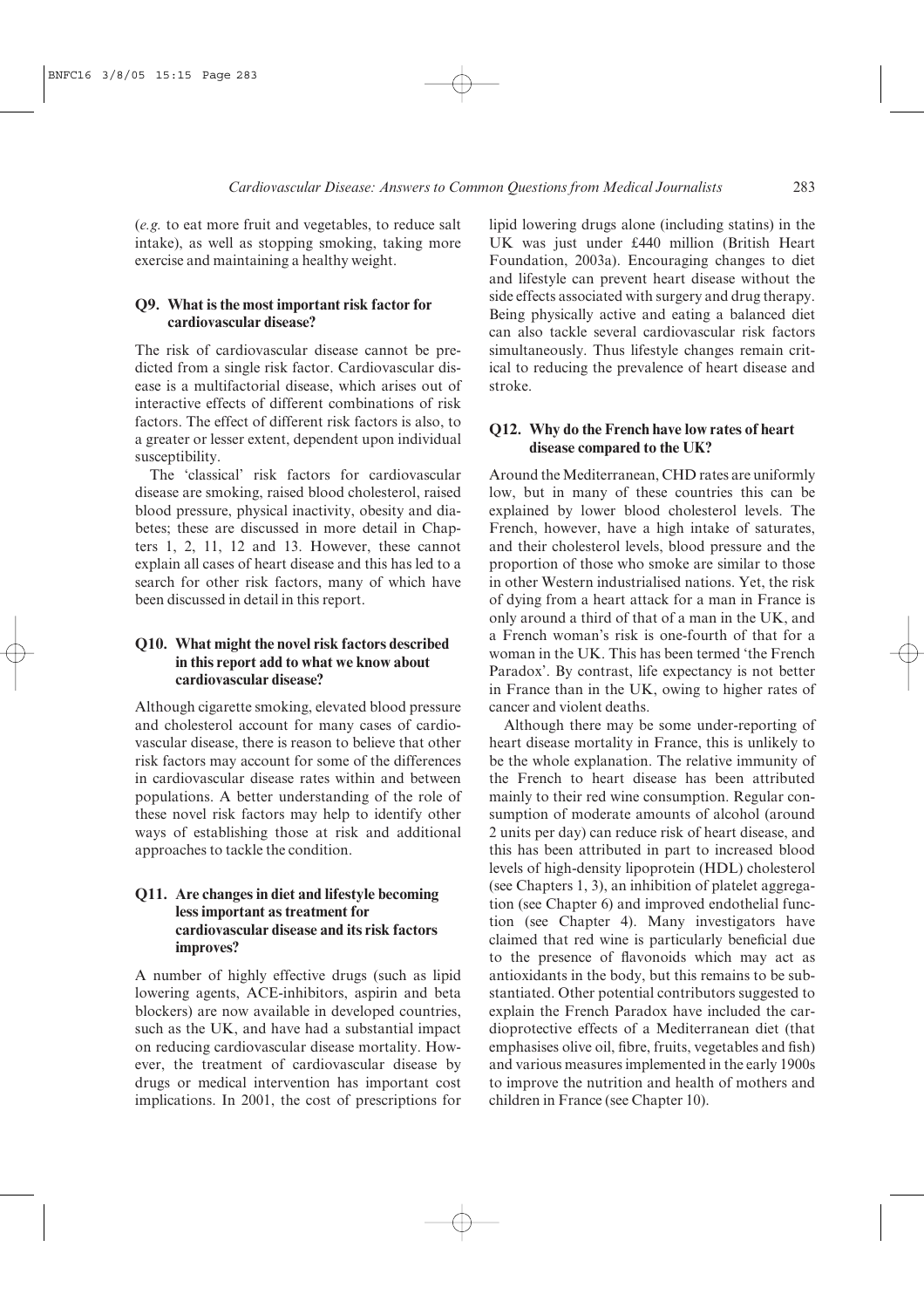# **16.3 Definitions and prevalence of diabetes, the insulin resistance syndrome and obesity**

## **Q13. What is insulin?**

Insulin is a hormone produced by the pancreas that allows glucose (obtained from foods containing carbohydrate) to be absorbed from the bloodstream into the cells. This is very important because glucose is the main source of energy that the body needs in order to function properly.

# **Q14. What is diabetes?**

Diabetes, properly known as diabetes mellitus, is a chronic disorder in which the body's sugar (glucose) level is too high. There are two main types of the disease. Type 1 diabetes (also known as insulin dependent diabetes) occurs when the pancreas does not produce the hormone insulin, which is needed to control blood sugar levels. Type 1 sufferers usually develop the disease during childhood or adolescence. Type 2 diabetes (or non-insulin dependent diabetes) is the most common form of the disease and occurs mostly in adults who are overweight. It arises when the body does not produce enough insulin or the body's tissues become resistant to insulin, which causes the blood glucose levels to rise (see Chapter 2).

## **Q15. How many people suffer from type 2 diabetes?**

About 1.4 million people in the UK have been diagnosed with diabetes, but experts estimate that about the same number have the condition without knowing it.

## **Q16. What are the possible complications?**

People with diabetes have a higher chance of developing heart disease, strokes, high blood pressure, circulation problems, nerve damage, and damage to the kidneys and eyes. The risk is particularly high for sufferers who are obese, who smoke or who are not physically active.

## **Q17. How is diabetes linked to cardiovascular disease?**

People with diabetes are at greater risk of cardiovas-

cular disease, although the reasons for this are only partly understood. It is thought that if blood glucose levels are higher than normal and not controlled, this may affect the lining of the body's arterial walls, increasing susceptibility to atherosclerosis (furring up of the arteries).

As well as insulin resistance and high glucose levels, people with type 2 diabetes tend to have central obesity, high blood pressure and abnormal lipid concentrations. All of these are risk factors for cardiovascular disease and when they occur together they are often called the metabolic syndrome (see Chapter 2).

# **Q18. What are the main risk factors for type 2 diabetes?**

Risk factors include increasing age, family history and being overweight, particularly with central obesity (see Q75). People of Asian or African-Caribbean origin and women who have developed diabetes during pregnancy are also at greater risk. Low birthweight and diabetes in the mother during pregnancy have recently been identified as risk factors for type 2 diabetes (see Chapter 10).

# **Q19. Can lifestyle changes reduce the risk of developing diabetes?**

Being physically active, maintaining a healthy body weight and eating a healthy diet that is low in fat, particularly saturates, and high in fibre-rich foods, such as whole-grain cereals and fruit and vegetables, can lower the risk of developing the condition.

## **Q20. What is insulin resistance?**

A person who is insulin resistant has cells that respond sluggishly to the action of insulin. This means that the body's cells cannot take up enough glucose and the level of glucose in the bloodstream remains high. This signals yet more insulin to be released from the pancreas until the glucose is taken up by the cells. If the pancreas fails to sustain this increase in insulin secretion, type 2 diabetes develops.

## **Q21. How common is insulin resistance?**

Experts suggest that 10–25% of the adult population may be resistant to insulin to some degree. People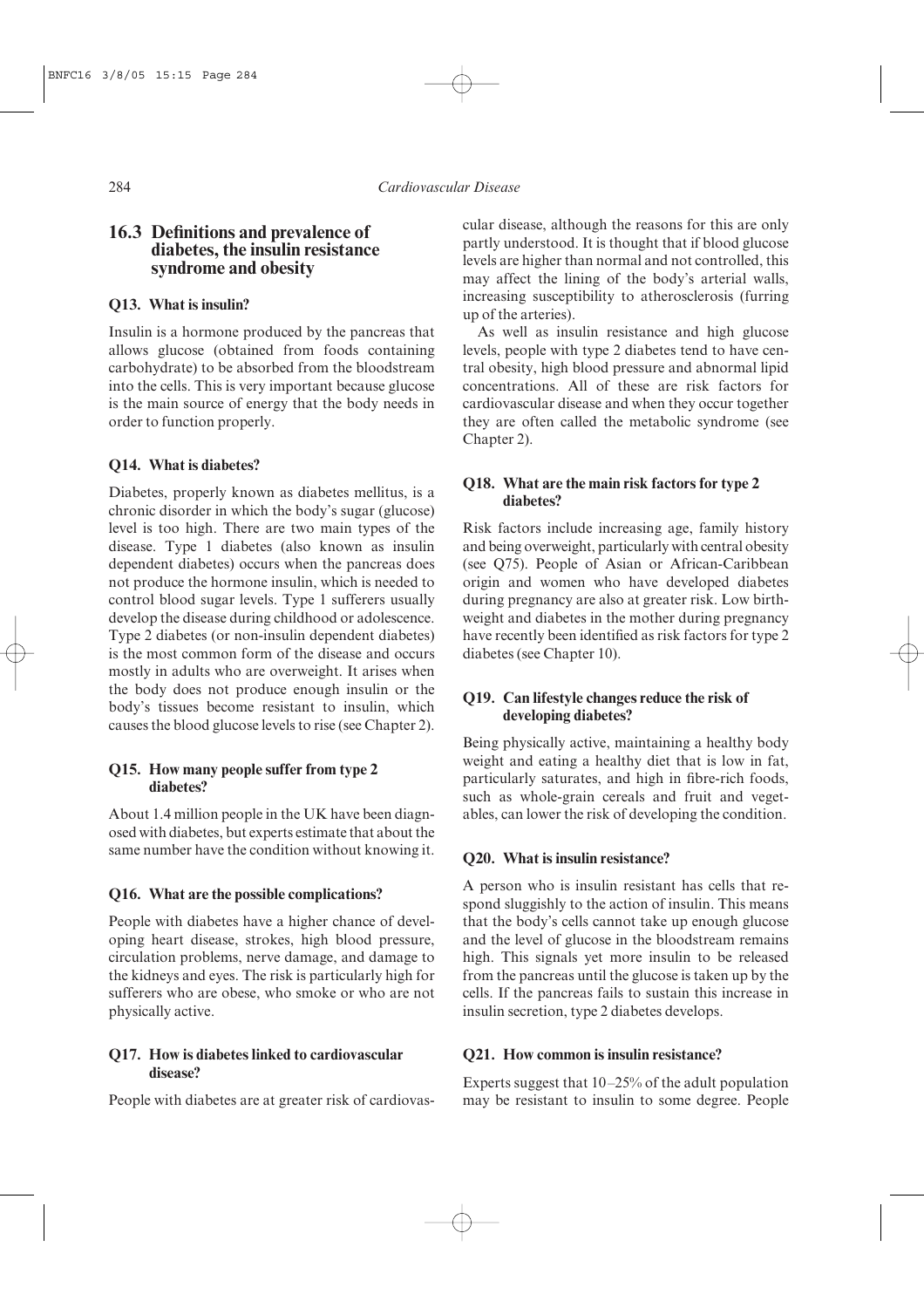who are overweight, those who have a parent or sibling with type 2 diabetes, women who developed diabetes during pregnancy and some ethnic groups (*e.g.* South Asians) are at increased risk of insulin resistance and the insulin resistance syndrome.

#### **Q22. What causes it?**

Insulin resistance is thought to be caused by both genetic and lifestyle factors. Physical inactivity, a high fat diet, excess alcohol consumption and increased body weight, high blood pressure and raised cholesterol are linked to the incidence of insulin resistance, and may trigger the condition in people who are genetically prone to it. All these factors are also linked to an increased risk of cardiovascular disease, and this may be one reason why there is a high incidence of heart disease and stroke among people with type 2 diabetes.

#### **Q23. What do we mean by the insulin resistance syndrome?**

The insulin resistance syndrome (also referred to as the metabolic syndrome or syndrome X) refers to a combination of health problems, including insulin resistance, abnormal levels of blood fats (high triglycerides and low HDL or 'good' cholesterol), central obesity and high blood pressure. These are all risk factors for type 2 diabetes and heart disease. It is estimated that people with this syndrome are around three times more likely to die from cardiovascular disease, even after controlling for other risk factors (see Chapter 2, Section 2.3.2).

#### **Q24. How common is the insulin resistance syndrome?**

To some extent this will vary depending on the definition used (see Chapter 2, Section 2.3.2), but it is likely that as the population ages and the problem of overweight and obesity continues to rise, the number of people with the syndrome will increase.

#### **Q25. What can be done to prevent it?**

Adopting a healthy lifestyle, which means eating a healthy diet, maintaining a healthy body weight, not smoking, being physically active and drinking alcohol in moderation, can help to avoid all of the features of the syndrome. Because the conditions occur in a cluster, steps taken to bring one of them into the healthy range will probably improve the others. For example, if you're overweight, losing up to 10–15% of your body weight will bring down blood pressure and increase cells' sensitivity to insulin. Similarly, being more physically active can promote weight loss and raise HDL-cholesterol levels.

#### **Q26. How is obesity usually defined?**

Obesity is generally defined as a body mass index (BMI) of more than 30 kg/m<sup>2</sup> (see Chapter 2, Section 2.4.1). Waist circumference (which indicates central or abdominal obesity) is also thought to be important in determining risk of cardiovascular disease (see Q75). An increased risk to health is associated with a waist circumference of over 94 cm (34 in) in men and over 80 cm (32 in) in women. A substantial risk to health is associated with a waist circumference of over 102 cm (40 in) in men and over 88 cm (35 in) in women (see Chapter 2, Section 2.4.2).

#### **Q27. Why is the worldwide increase in obesity of concern in relation to cardiovascular disease?**

People who are obese are two to three times more likely to suffer from cardiovascular disease. Obesity is associated with other features of the insulin resistance syndrome (*e.g.* it increases the risk of high blood pressure, insulin resistance and abnormal levels of blood fats). There is also a strong link between obesity and type 2 diabetes, even with modest degrees of overweight. For example, women with a BMI of just 25 kg/m<sup>2</sup> have a more than five-fold increased risk, while those with a BMI of more than  $35 \text{ kg/m}^2$  have more than fifty-fold increased risk compared to women with an ideal body weight (BMI 20 $-25$  kg/m<sup>2</sup>).

## **Q28. How many adults in the UK are currently overweight or obese?**

The prevalence of obesity in Britain has trebled since the mid-1980s. Figures from the National Diet and Nutrition Survey suggest that 25% of men and 20% of women are obese (BMI  $>$  30.0 kg/m<sup>2</sup>) and a further 42% of men and 32% of women are overweight (BMI 25-30 kg/m<sup>2</sup>). If these trends continue, it is estimated that 30% of the adult population will be obese by 2010.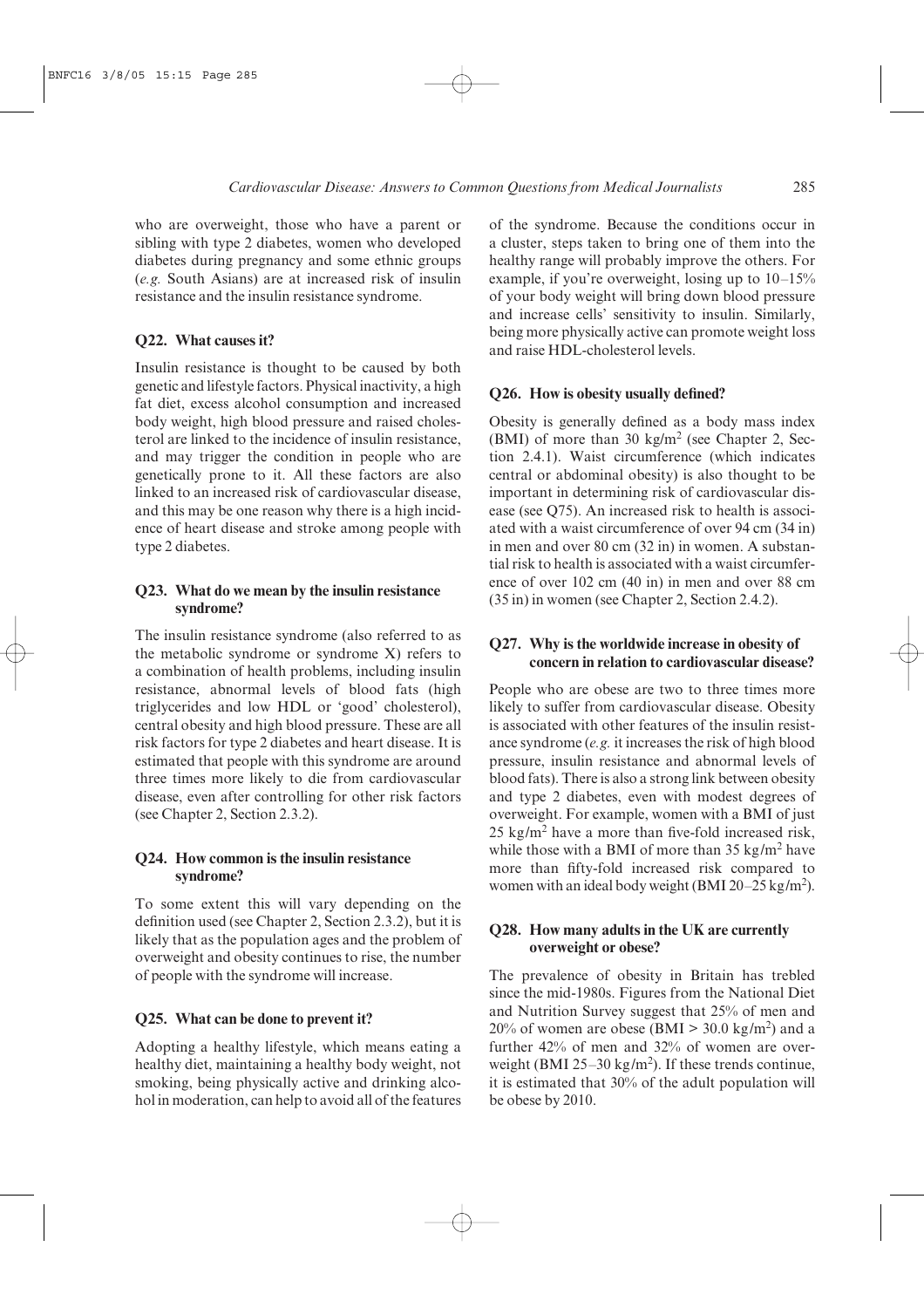# **Q29. What are the health implications of being overweight during childhood?**

Apart from the social and psychological problems experienced by overweight children, there are also long-term risks. Compared with normal weight children, obese children have higher blood pressure and insulin levels, and a lipid pattern that is associated with heart disease. Children who are overweight in their teens are more likely to be overweight as adults and this 'tracking' effect is accompanied by an increase in cardiovascular risk factors during adulthood. There is also some evidence that adolescents, regardless of whether they remain obese as adults, are more likely to develop heart disease (see Chapter 2, Section 2.4.10).

#### **Q30. How much weight loss can reduce cardiovascular risk?**

Long-term studies have shown that for obese people a sustained modest weight loss of 5% to 10% of body weight can improve a number of risk factors for heart disease (*e.g.* lower blood pressure, blood glucose concentrations and cholesterol levels). Decreases of just 4 kg over a 4-year period have been shown to cut the risk of diabetes by more than a half.

# **Q31. Why is being physically active important in reducing cardiovascular disease risk?**

Regular physical activity can reduce the risk of diabetes and cardiovascular disease by improving lipid levels, aiding weight loss and lowering blood pressure. Physical activity also has multiple beneficial effects on the emerging risk factors discussed in this Report (see Chapter 2, Section 2.8 and Chapter 12, Section 12.2).

## **Q32. How much can genes influence the risk of insulin resistance and cardiovascular disease?**

There is much ongoing research into this very question. In some rare families, there are powerful and dangerous genes which make it almost certain that an individual will get insulin resistance or cardiovascular disease. However, such families and genes are uncommon and in most people there are only weaker genetic effects. Our present estimate is that about

30–50% of an average individual's chance of getting insulin resistance and cardiovascular disease will come from his or her genes, whilst the rest will depend upon their lifestyle.

# **16.4 Lipid-related factors**

#### **Q33. What is cholesterol?**

Cholesterol is a fatty substance (a lipid) that is found in the bloodstream and in all cells. It has an important role as part of the walls or membranes of each cell. It is also a key component in the manufacture of hormones (chemical messengers in the body) and bile acids (that promote the absorption of fat from the diet).

Some foods, such as meat, poultry, shellfish and dairy products, contain dietary cholesterol. Organ meats, such as liver, are especially high in cholesterol, while it is not found at all in foods of plant origin. However, only a small proportion of cholesterol in the body comes from the cholesterol in food. It is made mostly in the liver and this process is stimulated by saturates (see Chapter 13, Table 13.5 for the main sources of saturates in the UK diet).

#### **Q34. What are 'good' and 'bad' cholesterol?**

There are two main types of blood cholesterol, which are often referred to as 'good' and 'bad' cholesterol.

Low-density lipoprotein (LDL) is the main cholesterol carrier in the blood. If too much LDLcholesterol circulates in the blood, it can build up in the lining of the arteries and form atheromas or fatty deposits. These can cause the arteries to narrow in a process called atherosclerosis. An elevated level of LDL-cholesterol is associated with increased risk of heart disease, and is therefore referred to as 'bad' cholesterol.

High-density lipoprotein (HDL) is called 'good' cholesterol as it carries cholesterol away from the arteries and back to the liver. High levels of HDLcholesterol help to protect against the development of atheroma in the arteries, while a low level of HDLcholesterol may increase risk of atherosclerosis

Thus, a high level of LDL- and low level of HDLcholesterol (known as a high LDL/HDL ratio) increases the risk of atherosclerosis, while a low level of LDL- and high level of HDL-cholesterol (a low LDL/HDL ratio) is desirable.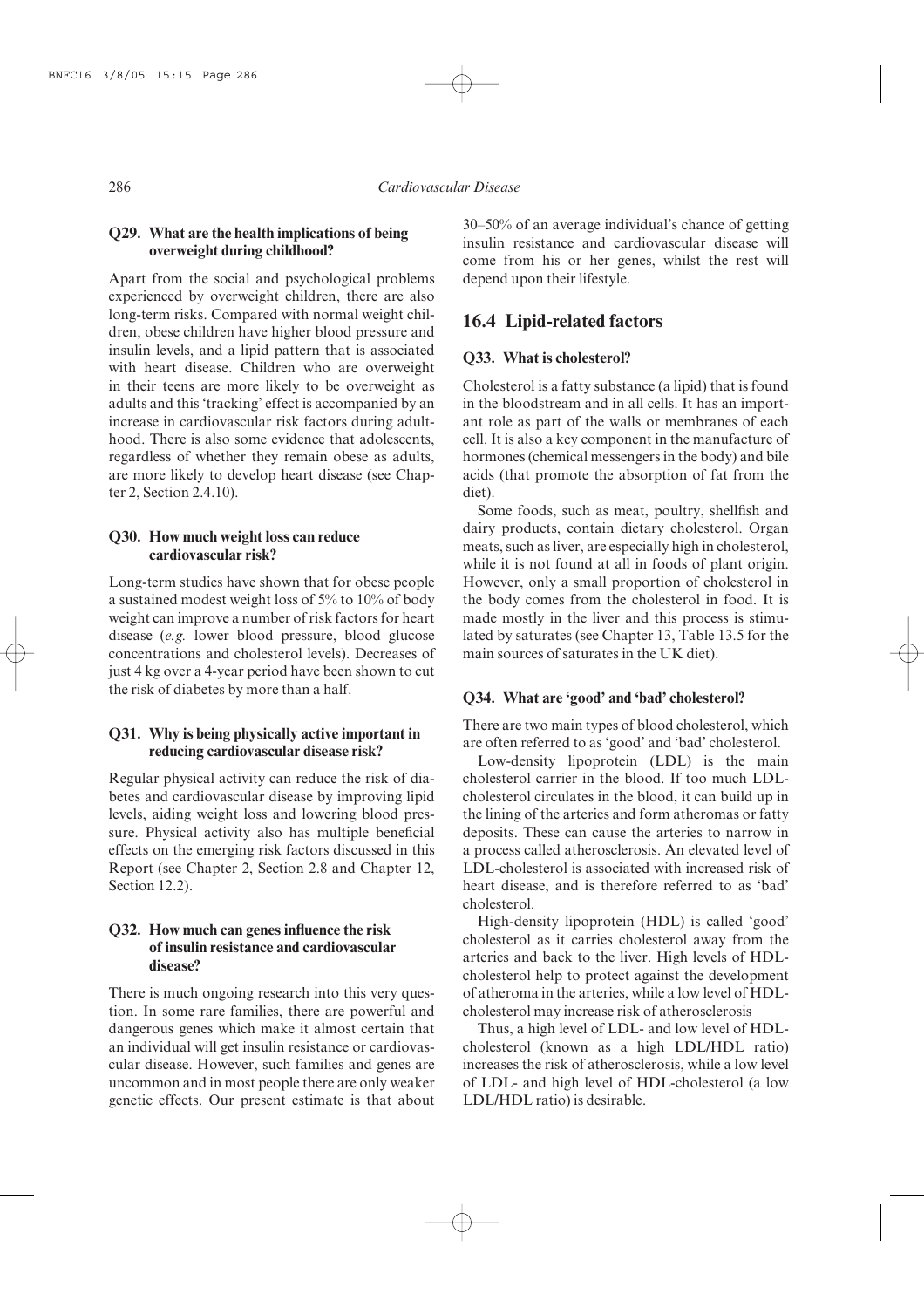#### **Q35. What is Lp(a) cholesterol?**

Lipoprotein(a) or  $Lp(a)$  is a lipoprotein particle found in the bloodstream.  $Lp(a)$  levels appear to be largely genetically determined. High levels are associated with an increased risk of heart disease (see Chapter 3).

#### **Q36. What are triglycerides and how are they linked with heart disease?**

Fat in food and fat stored in the body is in the form of triglycerides. A triglyceride is a substance that is composed of three fatty acids attached to a single glycerol molecule. Triglycerides are carried in the blood bound to proteins forming high- and lowdensity lipoproteins. Like cholesterol, triglyceride in the blood comes either from the diet or from its synthesis in the liver. High triglyceride levels are associated with increased risk of heart disease and stroke.

#### **Q37. What are apolipoproteins?**

Apolipoproteins are particles of protein that are mostly formed in the liver and intestine. They play an important role in the production and transport of cholesterol around the body. There are at least nine types of apolipoprotein, including apoA-1, apoB and apoE. Each type bonds with cholesterol in the blood to form either the protective cholesterol, HDL, or the more harmful cholesterol, LDL (see Q38 and Chapter 3).

#### **Q38. What part do they play in coronary heart disease?**

High levels of certain apolipoproteins may increase risk of heart disease, diabetes or stroke. For example, high levels of apoB are associated with higher risk of heart disease as it is the main protein in LDLcholesterol. In contrast, high levels of other apolipoproteins can protect against coronary disease. For example, ApoA-1 is the major protein in the more protective HDL-cholesterol (see Chapter 3).

High levels of apoE can affect the breakdown of cholesterol in the blood, and also influence the progression of heart disease, depending on the subtype of the apolipoprotein. ApoE2 appears to play a protective role as it goes hand in hand with lower LDL levels, while apoE4 slows the removal of LDL from the circulation, and may increase the risk of heart disease.

#### **Q39. What causes high cholesterol?**

There are several factors that may contribute to high blood LDL-cholesterol and/or low HDL-cholesterol levels. These include a diet that is high in saturates, lack of physical activity, family history, being overweight, drinking alcohol excessively and smoking. Rarely, high blood cholesterol can also be caused by a condition that runs in the family called familial hypercholesterolaemia.

# **Q40. Do low fat diets have beneficial effects on blood lipids?**

Consuming a diet that is low in fat can lower blood levels of total and LDL ('bad') cholesterol. As diets that are low in fat, particularly those that are high in complex carbohydrate, are usually lower in energy (calories) than high fat diets, they can also improve body weight (see Chapter 3, Section 3.2.1 and Chapter 11, Section 11.3.2). However, there is accumulating evidence that the type of fat is of even greater importance for cardiovascular disease than the total amount of fat in the diet. In particular, lowering the amount of saturates in the diet is important in reducing blood cholesterol levels (see Q87 and Chapter 11, Section 11.8).

#### **Q41. What sorts of fats are in foods?**

Fat in food is composed of two main types of fatty acids, *saturates* and *unsaturates.* Unsaturated fatty acids can be either *polyunsaturates* or *monounsaturates* (see Chapter 1)**.** There are two main types of polyunsaturates: *n*-6 fatty acids obtained predominantly from the seeds of plants, such as sunflower oil or soya oil, and *n*-3 fatty acids, some of which are predominantly from seeds (*e.g.*rapeseed and linseed), and others that are present in large amounts in fish oils and have attracted particular attention. All foods contain a combination of saturates, polyunsaturates or monounsaturates, but the proportion of each varies greatly with different foods (see Chapter 13, Table 13.5).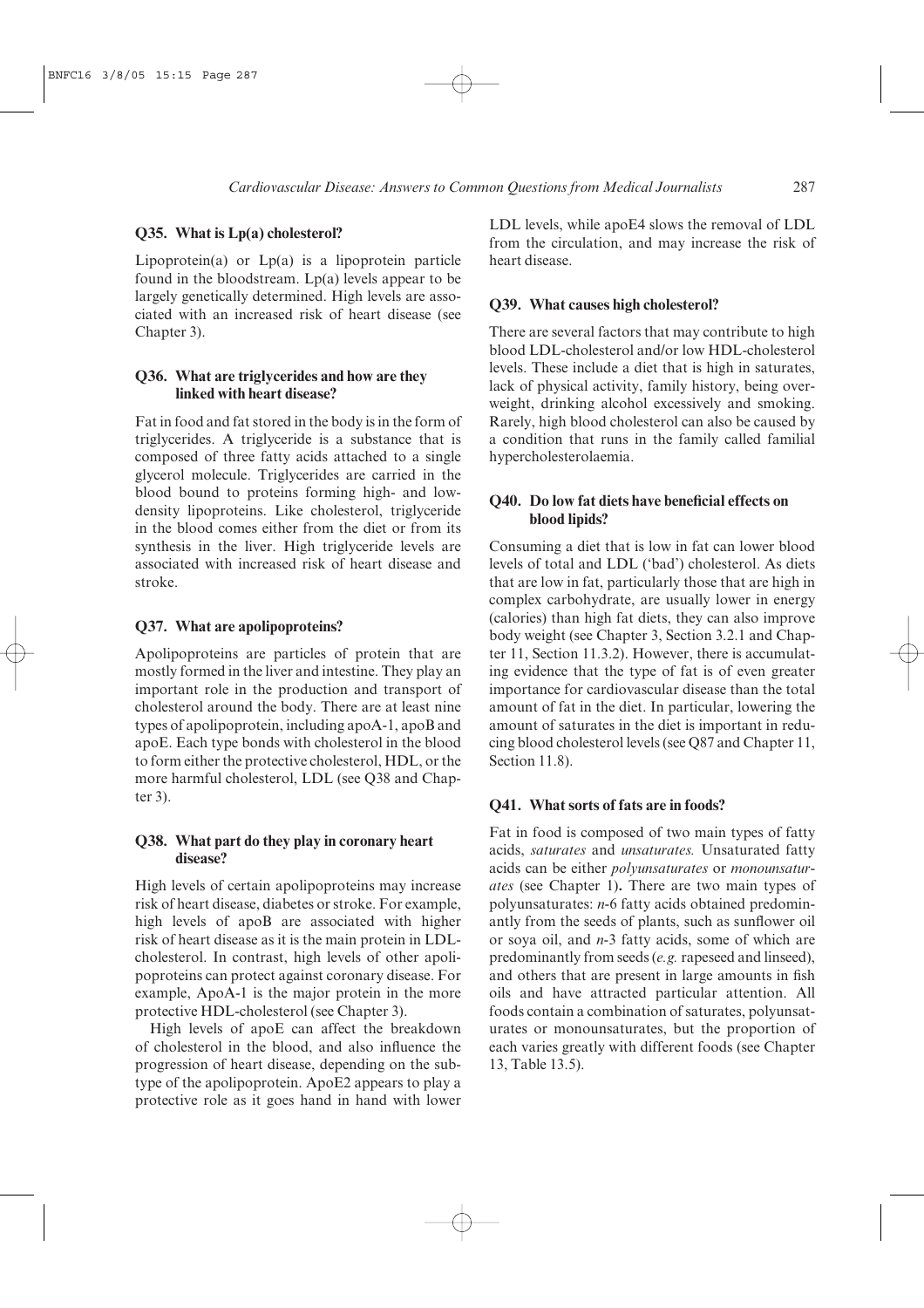# **Q42. What effects do these fatty acids have on blood lipids?**

Saturates raise blood cholesterol levels more than anything else in the diet. *n*-6 polyunsaturates lower LDL-cholesterol levels associated with CHD, but also appear to lower HDL-cholesterol protective to the heart. Monounsaturates have been found to help lower the amount of LDL-cholesterol in the blood but maintain HDL-cholesterol levels (see Chapter 13, Table 13.5 for dietary sources). This is likely to be a factor contributing to the ability of Mediterranean-style diets, which are rich in monounsaturates, to protect against cardiovascular disease.

One of the ways in which the long-chain *n*-3 polyunsaturates found in oil-rich fish may protect against heart disease is via their ability to lower blood triglyceride levels. There is also some evidence that high intakes of these fatty acids may additionally protect against heart disease by positive effects on other blood lipids (*e.g.* by lowering small, dense LDLs and reducing remnant lipoproteins; see Chapter 3). Their effect on blood cholesterol levels, however, is less clear, and it may be that individuals react differently to these fatty acids. The extent to which the *n*-3 fatty acids present in seeds can simulate the effects of those from oil-rich fish remains to be clarified.

#### **Q43. What about** *trans* **fatty acids?**

*Trans* fatty acids are produced during the process of hydrogenation of unsaturated fats and are principally found in manufactured confectionery products (*e.g.* biscuits, cakes and chocolates) and some margarines. They have a particularly adverse effect on lipoproteins (they increase LDL-cholesterol and Lp(a) and decrease HDL-cholesterol), and have been shown to increase risk of heart disease. In the UK, however, they contribute a relatively small proportion of total energy compared with saturates, and current average intakes are well below the dietary reference value (see Chapter 3 and Chapter 11, Section 11.8.6).

#### **Q44. Is eating between meals a problem?**

While there is little evidence to date that snacking has negative metabolic consequences or any effect on

body weight after controlling for total energy intake, more research is needed to clarify the effects of meal frequency on blood lipids and body weight (see Chapter 3). Nevertheless, some highly palatable snack foods are high in fat and energy-dense, which may encourage over-eating. Irregular eating habits can also create difficulties for those trying to control their weight.

#### **Q45. How does exercise affect blood lipids?**

Exercise has a number of beneficial effects on the blood fats cholesterol and triglycerides. Regular exercise is associated with an increased ability to clear fat particles from the bloodstream after meals. This is because the exercised muscles need more energy from fat and thus utilise the fat quickly so that it is cleared from the bloodstream. Exercise also affects blood cholesterol levels by increasing HDL-cholesterol ('good' cholesterol) levels. Long-term exercise programmes may also reduce LDL-cholesterol ('bad' cholesterol) concentrations. In addition, being physically active can help to control weight, diabetes and high blood pressure, all of which would reduce the risk of heart disease (see Chapter 12).

#### **Q46. Can the effect of different diets on blood lipid levels vary between individuals**

Yes, genetic make-up can have a large effect on blood lipid levels and the way in which the body deals with different diets. For example, two healthy individuals eating the same food and with similar lifestyles can have quite different blood cholesterol levels. Also, some individuals may experience greater benefit from changing their diet and lifestyles than others (see Chapter 3).

# **16.5 The role of the endothelium**

#### **Q47. What is the endothelium and what is its main role?**

The endothelium is the layer of cells lining various blood vessels of the body. It regulates the normal functioning of blood vessels and plays a role in functions as diverse as: expansion and contraction of blood vessels, repair of damage, formation of new vessels, and immune responses to infection. Due to its key position, the endothelium also forms a selective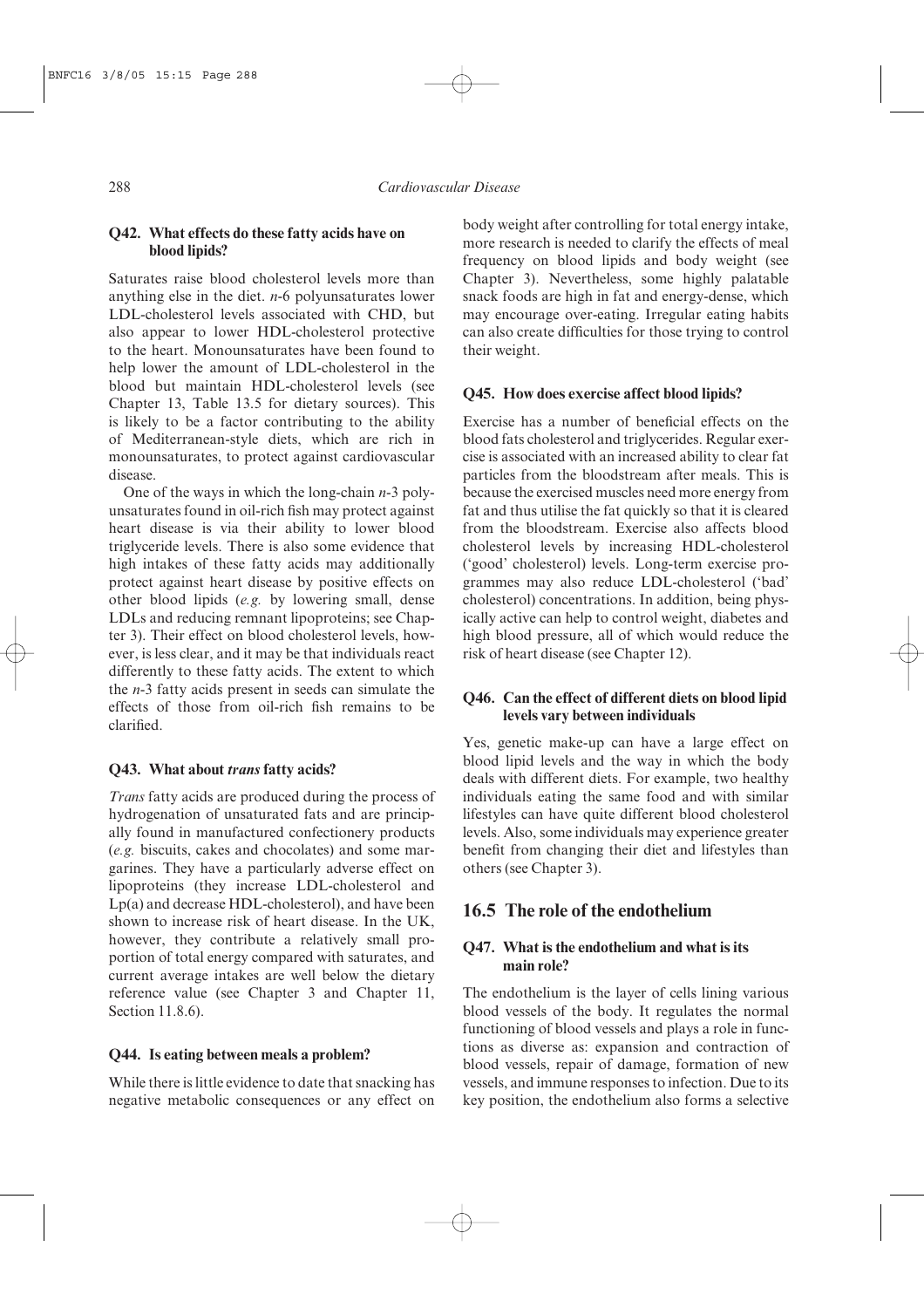barrier between the blood and the underlying tissue, allowing oxygen and nutrients to cross, but not dangerous substances. The range of functions that the endothelium is involved in means that its damage can have serious consequences to the vascular system. These include the formation of atherosclerotic plaques, the build-up of fatty materials within the walls of the arteries, and potentially angina, stroke and heart attacks.

#### **Q48. What is endothelial dysfunction?**

Any abnormality in the function of the blood vessel lining which, when functioning properly, helps prevent the process of blood vessel narrowing and fat accumulation.

#### **Q49. How does endothelial dysfunction affect cardiovascular disease risk?**

In this circumstance, rather than preventing the process of blood vessel narrowing and thus heart disease, the lining of the blood vessels can actually contribute to this process by allowing more cholesterol to enter blood vessels and more harmful inflammatory processes to occur at the lining of blood vessels. In other words, when the endothelium is 'dysfunctional' it can actually accelerate many of the processes leading to blood vessel narrowing and thus increase risk of cardiovascular disease.

#### **Q50. Does diet influence endothelial function?**

Some dietary factors do appear to alter the function of the blood vessel lining. For example, long chain *n*-3 fatty acids (found predominantly in oil-rich fish), Mediterranean-style diets (rich in monounsaturates) and some vitamins (*e.g.* folic acid) appear to enhance the ability of the blood vessel lining to prevent heart disease. In contrast, other agents, either acutely or chronically (*e.g.* high fat levels), can harm blood vessel function.

#### **Q51. Can other lifestyle factors influence endothelial function?**

Yes, other lifestyle factors are important. Physical activity (see Chapter 12), moderate weight loss and smoking cessation can all improve endothelial function. There is also some evidence to suggest that a moderate alcohol intake may have beneficial effects on the endothelium (see Chapter 4).

# **16.6 Diet and oxidative stress**

# **Q52. Why do nutritionists and dietitians promote the 'five-a-day' message?**

There is now a considerable body of evidence that has shown diets rich in fruit, vegetables and other plant foods to be associated with a reduced risk of suffering or dying from a number of diseases, in particular cardiovascular disease and some cancers, but also age-related eye conditions such as cataract and macular degeneration, and chronic lung disorders. This has led to the recommendation to eat at least 400 g (five 80 g portions) of fruit and vegetables every day.

#### **Q53. What constitutes a portion?**

The recommended 'five portions a day' excludes potatoes and nuts, but includes pulses (*e.g.* baked or red kidney beans and lentils), although they collectively count only as one portion per day no matter how often they are eaten. Similarly, unsweetened fruit juice can also constitute a portion, but only one per day however much is drunk. Fruit and vegetables do not have to be raw – frozen, canned, dried and cooked versions all count towards the five-a-day target. Fruit- and vegetable-based dishes (*e.g.* fruit crumble, vegetable soup, curry, pizza) will also count as long as they contain at least one portion of fruit and vegetables per serving.

A portion is generally considered to be around 80 g. This corresponds to:

- <sup>l</sup> a piece of a large fruit (*e.g.* half an avocado or grapefruit, a large slice of melon, a couple of rings of pineapple)
- one medium sized vegetable or fruit (*e.g.* apple, orange, banana)
- a couple of small fruits (*e.g.* two plums)
- $\bullet$  one cup of very small fruit (*e.g.* grapes)
- $\bullet$  <sup>1</sup>/2–1 tbsp dried fruits (*e.g.* dates, sultanas)
- $\bullet$  2–3 tbsp cooked or canned fruit
- $\bullet$  two tbsp raw, cooked, frozen or canned vegetables
- $\bullet$  a bowl of salad
- three heaped tbsp beans or lentils (but only counts once per day)
- $\bullet$  a glass of fruit juice (but only counts once per day).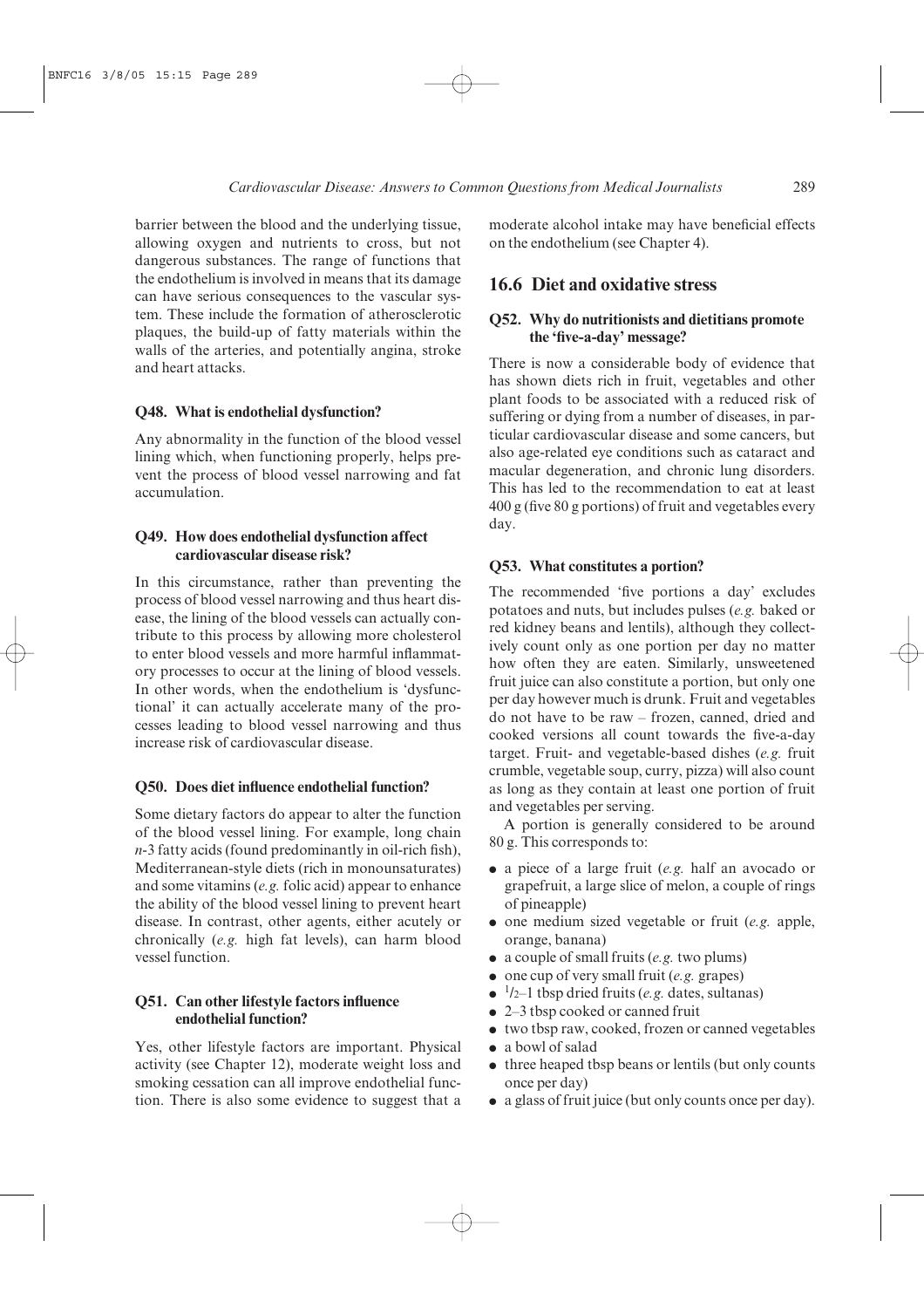#### **Q54. What is so good about fruit and vegetables?**

Fruit and vegetables collectively contain a wide range of nutrients, including vitamins with antioxidant properties (*e.g.* vitamins C and E, and carotenoids such as beta-carotene), folate and other B vitamins, a wide range of minerals including potassium and iron, essential fatty acids and dietary fibre. In addition, there are known to be tens of thousands of bioactive compounds (or phytochemicals), including flavonoids, glucosinolates and phyto-oestrogens, which have been suggested to have beneficial properties with respect to human health. The range of nutrients and phytochemicals present varies considerably between different types of fruit and vegetables. So, the advice with regard to consumption of these foods should focus on variety, to ensure that a wide array of nutrients and bioactive substances are consumed.

There is also likely to be a displacement effect – that is, by eating more fruit and vegetables we tend to eat less of the high fat and energy-dense foods that may increase the risk of obesity, heart disease and diabetes.

# **Q55. Do antioxidant nutrients reduce the risk of heart disease?**

The search for the specific constituents of fruit and vegetables that might protect against heart disease has led to considerable interest in the role of the antioxidant nutrients found in these foods, *e.g.* vitamins E and C, and beta-carotene. Free radical damage has been implicated as a factor in the development of heart disease and stroke, and a number of antioxidant nutrients are important in the body's defence systems (see Chapter 5). However, whilst promising and consistent results have been reported in animal and *in vitro* studies, *e.g*. tissue culture, human intervention trials have not generally supported a role for these nutrients in heart disease prevention. The contribution of other plant constituents with antioxidant properties, such as flavonoids and sulphurcontaining compounds, remains to be established.

# **Q56. Can supplements be as effective as fruit and vegetables in reducing your risk of cardiovascular disease?**

Intervention trials have not supported the notion that supplements provide the same protection against chronic diseases as increasing fruit and vegetable intake. This might be because it is the cocktail effect of the many substances present in whole fruit and vegetables that confer the health properties or that the substances tested are not those responsible.

# **Q57. Is it true that chocolate contains substances that might be good for the heart?**

There is evidence that chocolate, which contains a range of bioactive substances including flavonoids, can increase the antioxidant capacity of the blood and reduce the oxidation of LDL-cholesterol, which is a pre-requisite step for cholesterol being deposited in the arterial wall. The consumption of cocoa-rich products has also been shown to have beneficial effects on other processes associated with cardiovascular disease, *e.g.* helping to prevent blood platelets from clumping together and forming a clot, and increasing blood vessel flexibility. However, much of this work has been done in a test tube and needs to be supported by human studies. It should also be remembered that chocolate and products containing it tend to be energy-dense and contain relatively high amounts of fat and sugar, and thus should be eaten in moderation.

# **16.7 Diet and blood clotting**

## **Q58. How and why does blood clot?**

Blood is usually a liquid as it is being pumped around the body by the heart, but under some circumstances (*e.g.* following a cut) it needs to solidify and form a clot. Blood clotting (also known as coagulation) is triggered by a protein called tissue factor, found on cells in the deeper layers of the blood vessels and not normally exposed to blood until there is an injury. Tissue factor reacts with a blood protein called factor VII, and with the aid of small blood cells called platelets initiates a series of complex chemical reactions to produce a substance called thrombin. Thrombin converts a blood protein fibrinogen to fibrin at the site of the wound. These strands of fibrin trap platelets and other blood cells, forming a blood clot (see Chapter 6). This process protects the body from excessive bleeding, ensuring that a clot forms at the site of a wound or injury – either internally or on the body surface. As part of the body's natural healing mechanism, clots are usually dissolved and reabsorbed by the body.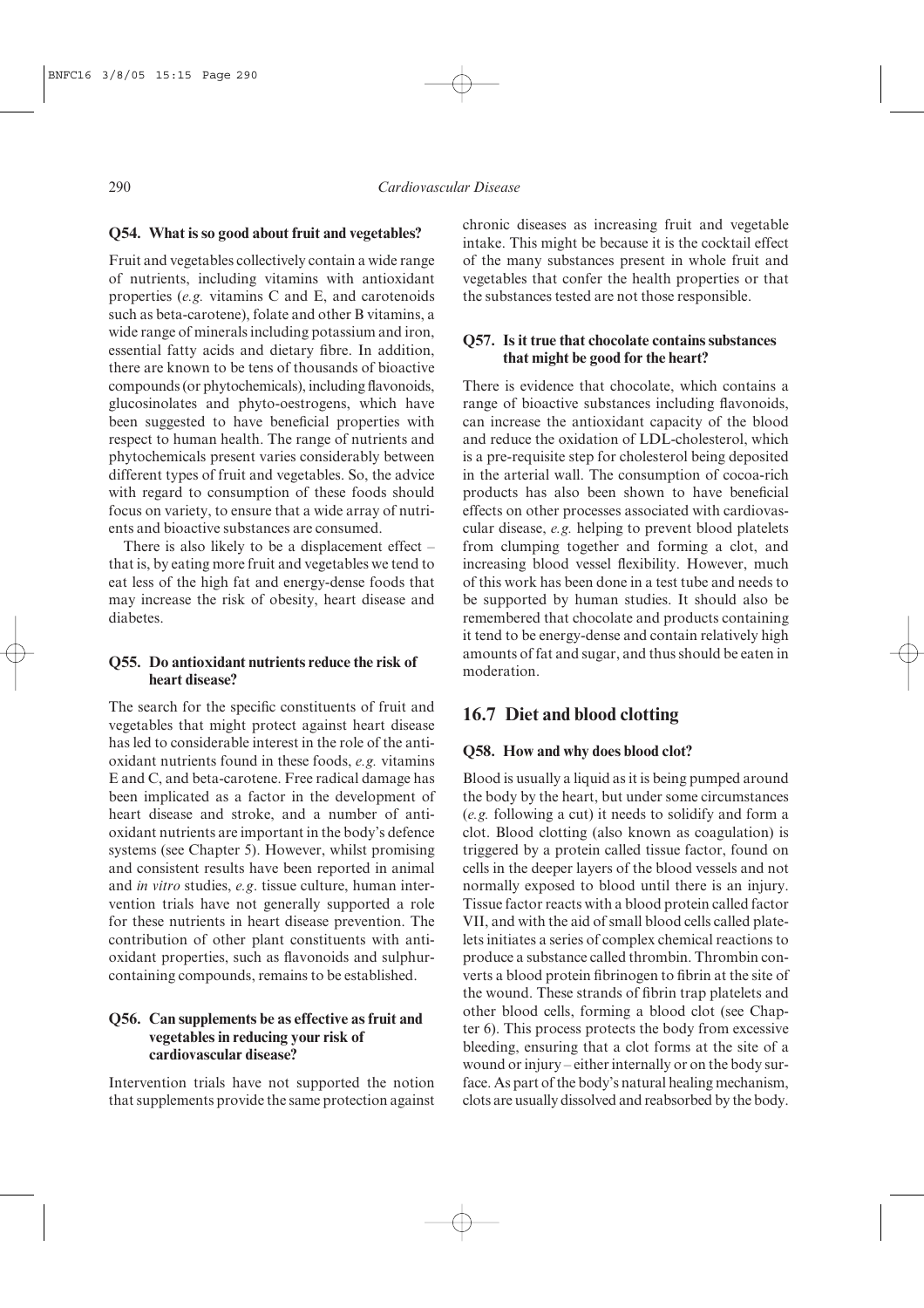# **Q59. What happens when the clotting mechanism goes wrong?**

The clotting process (also known as haemostasis) functions as a careful balance between blood flowing and stopping, and between clotting and dissolving/ reabsorbing clots. The consistency of the blood is regulated and maintained by a large number of different proteins, some of which are involved in clot formation (coagulation), whilst others are involved in the prevention of clot formation (anticoagulation) and dissolving of formed clots (fibrinolysis). Abnormalities in the amounts of either these coagulation, anticoagulation or fibrinolytic proteins can cause problems. If the blood is prone to clot too little, then there is a risk of haemorrhage; too much and there is a risk of clots forming where they are not wanted. For example, clots that develop in an artery supplying blood to the heart or brain can cause a heart attack or stroke.

# **Q60. What markers suggest that the blood might be prone to clotting?**

Raised concentrations of some of the substances involved in blood clotting or the removal of blood clots from the circulation seem to predict cardiovascular disease risk. For example, high blood levels of the blood clotting protein fibrinogen seem to be associated with increased risk. Emerging research is also identifying a number of other markers (*e.g.* PAI-1, tPA, von Willebrand factor) that may help in the assessment of patients at risk for CHD (see Chapter 6).

#### **Q61. What can be done to prevent clots forming in the arteries?**

There are a number of widely used drugs that act as anticoagulants (which help to prevent blood clots) or clot busters (that help to dissolve blood clots), which can be prescribed to people who are at high risk of cardiovascular disease. One of the most commonly used antithrombotics is aspirin.

However, there are several diet and lifestyle factors that may increase the risk of a blood clot forming. Being overweight, inactive, smoking and consuming a diet that is high in fat (particularly saturates) increases the risk. In contrast, a moderate amount of alcohol may reduce the tendency of blood cells to

stick together and form a clot. Studies have also demonstrated longer bleeding times and a reduced tendency for platelets to stick together and form a clot in subjects consuming high doses of *n*-3 fatty acids, found primarily in oil-rich fish (see Chapter 6).

# **Q62. Are some people genetically more prone to blood clots?**

A number of changes (mutations) in the genes that code for some of the factors involved in coagulation or anticoagulation have been identified, and some of these have been shown to increase the risk of blood clots forming in veins inappropriately. Individuals who inherit these mutations may have an increased risk or 'predisposition' to developing blood clots compared to the rest of the population.

# **16.8 Inflammation**

## **Q63. What is inflammation and what effect does it have on the risk of heart disease?**

There are two types of inflammation: acute and chronic. Acute inflammation is a normal process whereby white blood cells are recruited into tissues in response to an injury, infection or an allergen. This is accompanied by the common signs of acute inflammation – pain, swelling, redness and heat. These symptoms are caused by blood vessels dilating around the affected area, bringing substances involved in the inflammatory process to dispense or disperse the damaged tissue or bacteria.

In contrast, chronic inflammation is a longer-term problem. This occurs when the body's inflammatory response is prolonged beyond normal and can occur because the immune system becomes overstimulated, overactive or fails to switch off its response (or any combination of the three). This type of inflammation can be detrimental as it may injure body tissues; it has been implicated in the aetiology of inflammatory diseases, such as rheumatoid arthritis, psoriasis and inflammatory bowel disease. It has also been suggested that prolonged inflammation of the arteries may be one of several factors that contribute to atherosclerosis (narrowing and hardening of the arteries). The result is that the arteries become constricted, their elasticity and flexibility disappears and the volume of blood able to travel through them at any given time is reduced. This 'hardening' can lead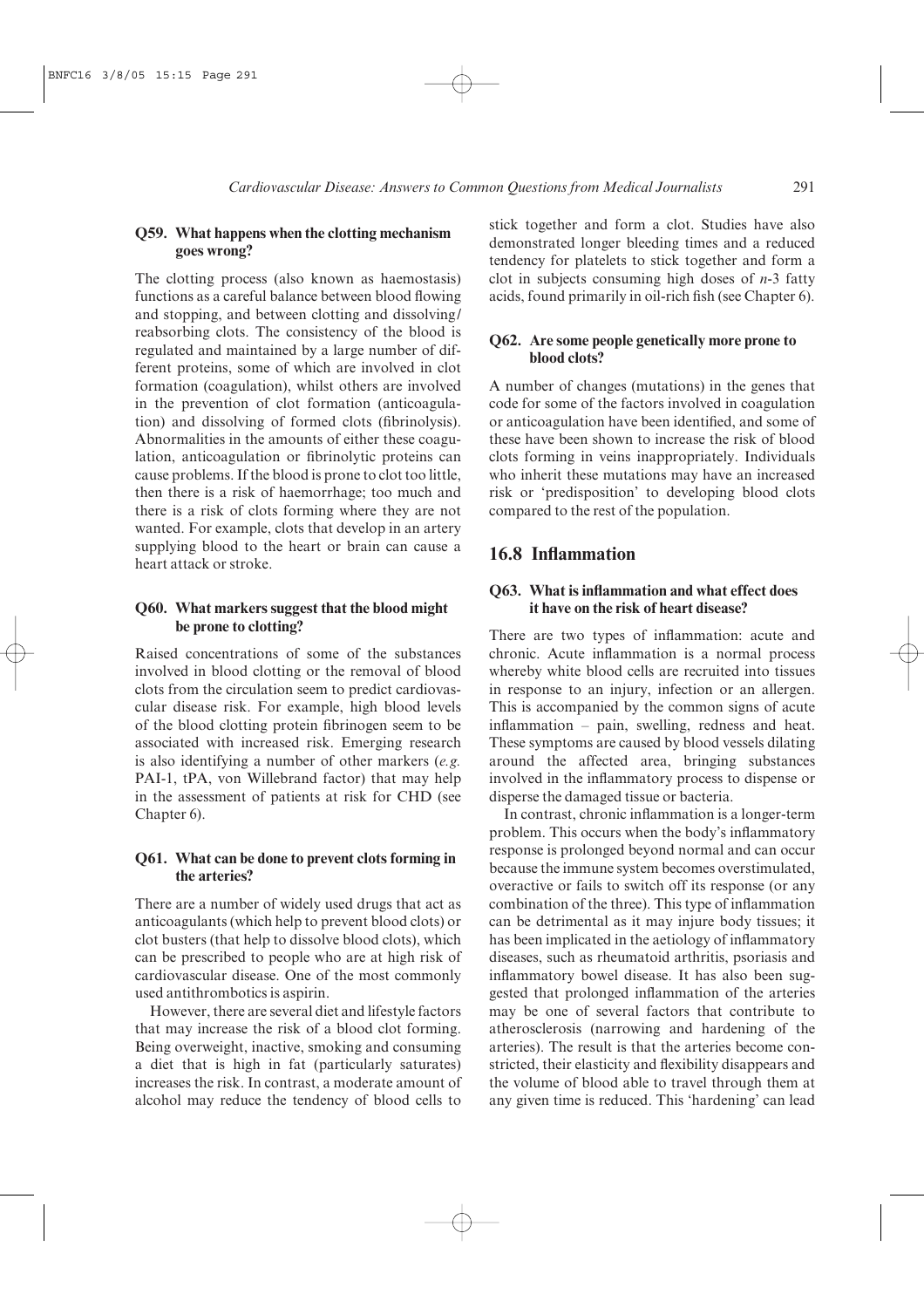to elevated blood pressure and increase the risk of a heart attack or stroke (see Chapter 1).

# **Q64. What causes the type of inflammation associated with increased risk of heart disease?**

It is not yet known exactly what causes the inflammation that might increase risk of cardiovascular disease. Some researchers suggest that inflammatory cells are recruited to the sites of developing atherosclerotic plaques in response to deposits of cholesterol or oxidised lipid products on the artery wall. Other possible factors that may cause an inflammatory response in the body are smoking, uncontrolled diabetes mellitus and high blood pressure. Others suggest that infection, possibly caused by a bacteria or a virus, might contribute or even start the narrowing process. Possible infectious bacteria include *Chlamydia pneumoniae* and *Helicobacter pylori* (see Chapter 7).

# **Q65. Can markers of inflammation be used to identify people at risk of heart disease?**

Levels of some markers of inflammation (*e.g.* C-reactive protein, fibrinogen and lipoprotein-associated phospholipase A2) have been linked with risk of cardiovascular disease. For example, researchers have found that people with high blood levels of Creactive protein, which indicates underlying levels of inflammation, are more likely to develop heart disease and stroke than those with lower levels of this protein. This increased risk has been shown to be independent of other risk factors, such as high cholesterol levels, smoking, high blood pressure and obesity. As sensitive tests for C-reactive protein are now available, the protein could be measured to identify those at high risk of developing a first heart attack or stroke (it is likely to be of limited value in secondary prevention as a heart attack increases Creactive protein levels). However, it is not yet known whether C-reactive protein is a causative agent or a consequence of heart disease, or whether reducing circulating levels of this protein can actually lower cardiovascular disease risk (see Chapter 7).

Whether markers of inflammation, such as Creactive protein, add anything of value over conventional markers of heart disease as yet remains unclear. The best marker of inflammation to measure is also still being debated.

# **Q66. Can inflammation be reduced by drugs or diet?**

There are a number of pharmacological agents available to reduce inflammation, but we need further research to predict their ability to reduce cardiovascular risk. Some aspects of the diet also seem to influence the inflammatory response. For example, the long chain *n*-3 fatty acids (found primarily in oil-rich fish) and some antioxidant nutrients (*e.g.* vitamin C and beta-carotene) seem to have antiinflammatory effects, but we need more research to determine whether these nutrients influence cardiovascular disease risk in this way.

# **16.9 Homocysteine**

#### **Q67. What is homocysteine?**

Homocysteine is an amino acid in the blood that is produced as the body digests and breaks down protein. It is normal to have a certain level of homocysteine in the blood. However, during the past few years, researchers have suspected that high levels of homocysteine increase the risk of cardiovascular disease (see Chapter 8).

# **Q68. Should people at high risk of cardiovascular disease be screened for elevated homocysteine levels?**

The link between high levels of low-density lipoprotein (LDL) cholesterol (the 'bad' form of this fatty substance) and cardiovascular disease is well known, and doctors routinely measure cholesterol to gauge a person's risk. In the past few years, several studies have suggested that elevated levels of homocysteine may also increase the risk of heart disease and stroke. However, this link has not yet been proved, and recent data suggest that homocysteine levels may be a less important risk factor for heart disease than expected. Therefore, unlike cholesterol, homocysteine is not routinely measured and most people who suffer from heart disease will not have their levels measured at routine check-ups. For most people, measuring homocysteine or screening for a genetic mutation that predisposes to high homocysteine is not warranted right now. However, targeted testing is recommended, such as for young people who develop unexpected heart disease or stroke.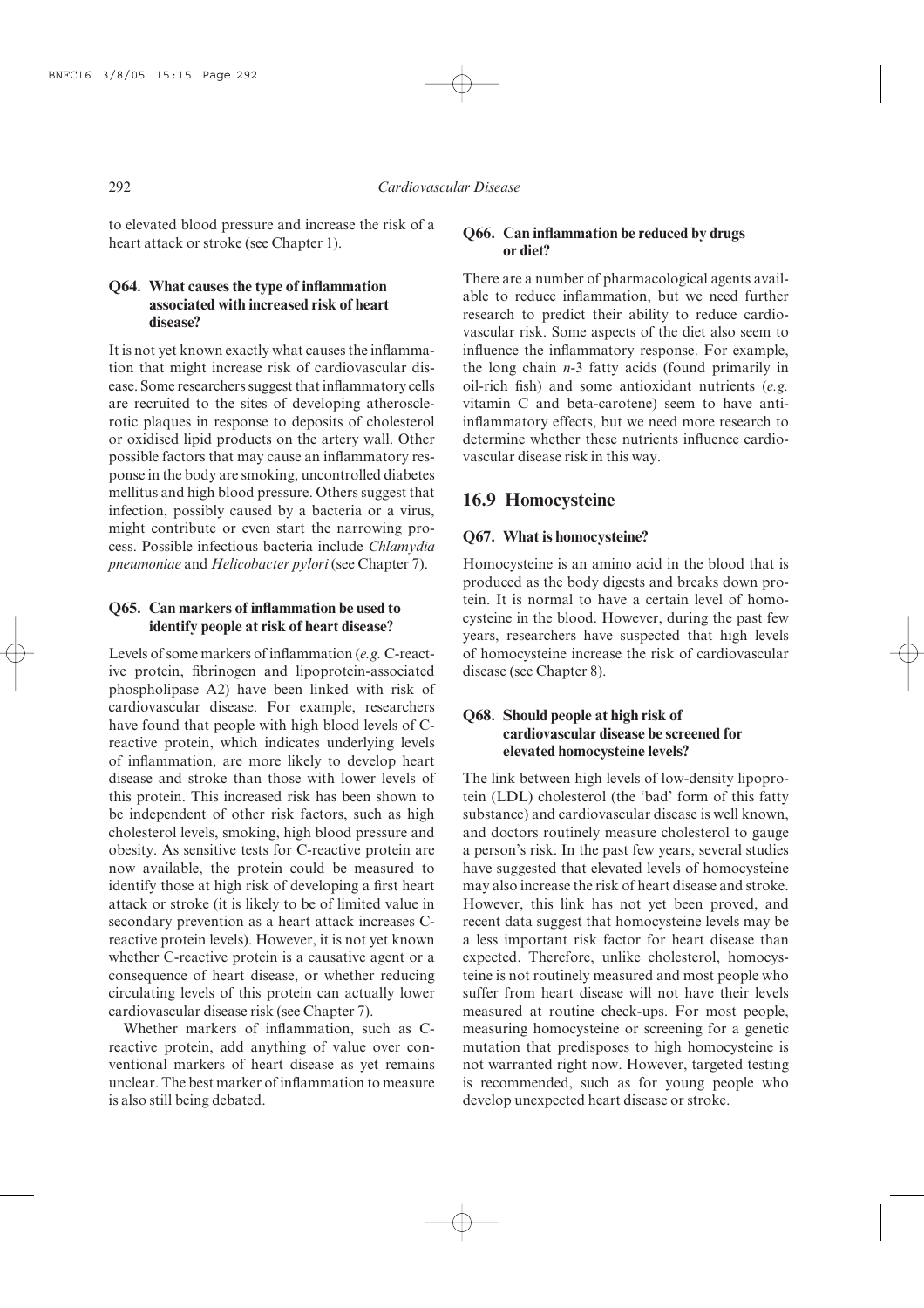# **Q69. What aspects of the diet and lifestyle can alter homocysteine levels?**

Several of the B vitamins are involved in homocysteine metabolism (folic acid, vitamin  $B_6$ , vitamin  $B_{12}$ and riboflavin) and supplementation with these vitamins, particularly folic acid, can lower homocysteine levels. Homocysteine levels are higher in current smokers than in non-smokers and in people who consume very high amounts of coffee, but are lower in individuals who are moderate alcohol drinkers.

#### **Q70. Should people take vitamin pills containing folic acid to reduce risk of heart disease?**

No, taking folic acid to prevent risk of heart disease or stroke is not currently recommended. Whether having extra folic acid lowers the risk of heart attack and stroke must first be put to the test in clinical trials, which are currently underway.

## **Q71. Why don't we fortify foods with folic acid in the UK when it is mandatory in the USA?**

There is concern that fortification of flour with folic acid for the prevention of birth defects (neural tube defects such as spina bifida) could be hazardous for older people due to delay in the diagnosis of vitamin  $B_{12}$  deficiency or exacerbation of either peripheral neuropathy (a disease affecting the nerves) or other neuropsychiatric complications associated with vitamin  $B_{12}$  deficiency. Experts believe that fortification of flour with folic acid should be accompanied by screening of people aged 75 years or over for vitamin  $B_{12}$  deficiency, or there should be combined fortification of flour with folic acid and vitamin  $B_{12}$ .

# **16.10 Factors relating to adipose (fat) tissue**

#### **Q72. Why is being obese a risk factor for cardiovascular disease?**

Being overweight increases the chance of having a heart attack. This is partly due to the strain placed upon the heart by excess weight, but obese individuals are also more likely to experience a number of cardiovascular risk factors, including diabetes, high blood pressure (hypertension), an adverse blood lipid profile and abnormalities of blood clotting factors. Emerging research has also shown that fat (adipose) tissue secretes a number of substances (collectively referred to as adipokines) that may themselves increase the risk of cardiovascular disease. The good news is that all of these risk factors are reduced when obese people lose weight.

#### **Q73. What are adipokines?**

Adipokines are a group of substances, including enzymes, cytokines and hormones, which are produced in, or released into the blood from, fat tissue. Circulating levels of many of these substances are affected by obesity and have been shown to regulate, directly or indirectly, a number of the processes that contribute to the development of heart disease, including hypertension, endothelial dysfunction, chronic inflammation and insulin resistance. Whilst a lot more research is needed, it is hoped that a greater understanding of the role of these substances and how their levels are regulated might help to combat obesity and cardiovascular disease in the future (see Chapter 9).

# **Q74. Does diet influence levels of these adipokines?**

As weight loss leads to a reduction in the amount of fat in the body, it is associated with a fall in levels of several of the adipokines. Similarly, weight gain and excess energy intake is associated with a rise in many of these substances. At the moment there is insufficient evidence of the effect on adipokines of individual nutrients, but this remains an active area of research.

# **Q75. Does where you carry excess fat influence your risk of heart disease?**

The medical risks from being overweight are increased if excess fat is distributed abdominally (*i.e.* around the stomach). Men and post-menopausal women tend to lay down fat around the abdomen and have an 'apple-shaped' distribution of fat, while premenopausal women tend to have a 'pear-shaped' distribution, with fat on the thighs and buttocks. 'Apples' generally carry a higher risk of developing heart disease and diabetes than 'pears'. Measuring your waist circumference is the quickest and simplest way to estimate whether abdominal fat is increasing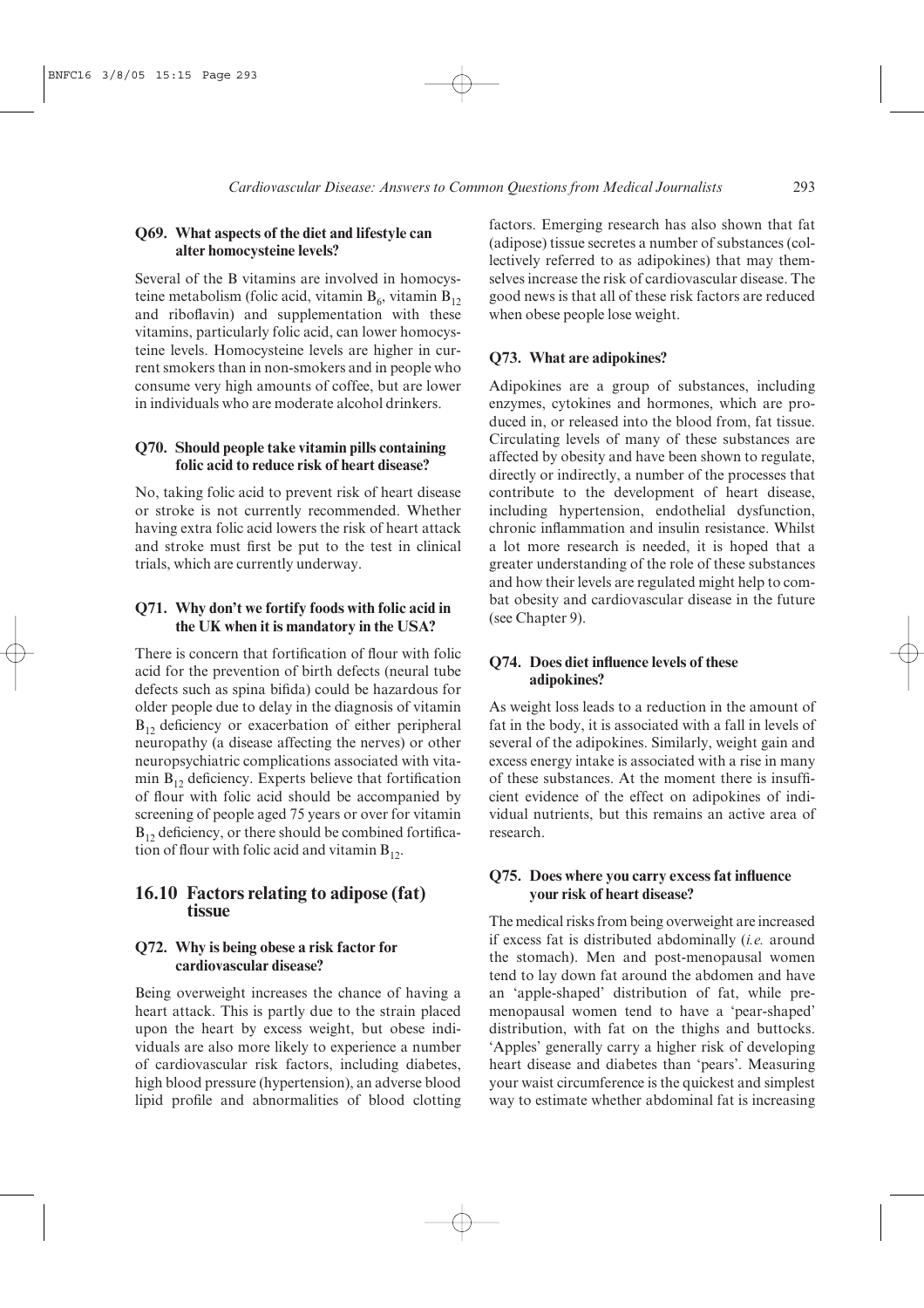your risk of cardiovascular disease (see Chapter 2, Section 2.4.2 and Q26).

# **Q76. What is leptin?**

Leptin is a hormone produced by the fat cells, that is believed to control appetite and regulate body weight via receptors in the brain. A decrease in body fat leads to a decrease in the hormone, which in turn stimulates food intake by increasing appetite. Increased body fat leads to increased levels of the hormone, which act to reduce food intake by turning off the feeling of hunger in the brain. By this mechanism, weight is usually maintained within a relatively narrow range.

# **Q77. Can leptin be used to treat obesity?**

Around 10 years ago, researchers gave leptin to obese mice that were genetically leptin deficient and found that they lost a substantial amount of weight. This led to great excitement both in the media and the scientific community about the possible role of leptin as a treatment for human obesity. However, researchers quickly discovered that most obese humans are, in fact, very unlikely to be deficient in leptin. Whilst rare cases of leptin deficiency have been identified in a small number of obese children, most obese people appear to have much higher levels of the hormone than non-obese people, so giving them more would have little effect. This is not completely unexpected since obese people have more fat and so will produce more leptin, but it seems that they may be resistant to high levels of the hormone so that it does not signal effectively to the brain to eat less. We need to discover more about the functions of leptin and the role it plays in weight gain before we can estimate its potential role in helping to treat obesity.

# **16.11 Nutrition during pregnancy and fetal growth**

## **Q78. Are small babies at greater risk of developing cardiovascular disease in later life?**

Babies who are born small for gestational age (not those born small because of premature delivery) are at increased risk of cardiovascular disease, hypertension and type 2 diabetes in later life (see Chapter 10). Babies born excessively large because of maternal diabetes during pregnancy also have an increased risk of adult type 2 diabetes.

## **Q79. Are small babies more likely to become obese in adult life?**

There is some evidence that they have more central obesity in adult life (fat around the upper body and in the abdomen, which is a risk factor for cardiovascular disease) (see Chapter 2, Section 2.4.10, Q26 and Q75). There is no evidence that small babies develop increased *total* body fat. However, other effects of low birthweight on the body's metabolism, for example insulin resistance, may lead to increased risk of obesity-related disease at relatively low levels of total body fat. Lower birthweight babies have reduced adult lean body mass.

# **Q80. What is the 'fetal origins of adult disease' (or 'thrifty phenotype') hypothesis?**

This hypothesis, put forward by Professor David Barker, proposes that undernutrition during critical periods of development in fetal life and infancy has permanent effects on body build, on the structure of individual organs and tissues, and on hormone systems and metabolism, which lead to an increased susceptibility to adult diseases, including cardiovascular disease, type 2 diabetes and osteoporosis.

## **Q81. Is growth during early childhood important in terms of cardiovascular disease risk?**

The effects of linear (height) growth in childhood are unclear, although shorter adult height is a risk factor for cardiovascular disease. Accumulation of body fat during childhood has a strong effect on later disease risk. Children who cross centile lines upwards for body mass index are more likely to become fatter adults and to develop cardiovascular disease. This effect appears to be strongest in people who were born small.

# **Q82. Do we know what aspects of a mother's diet are associated with low birthweight?**

Mothers of low past or current nutritional status, as measured by height and body mass index, or blood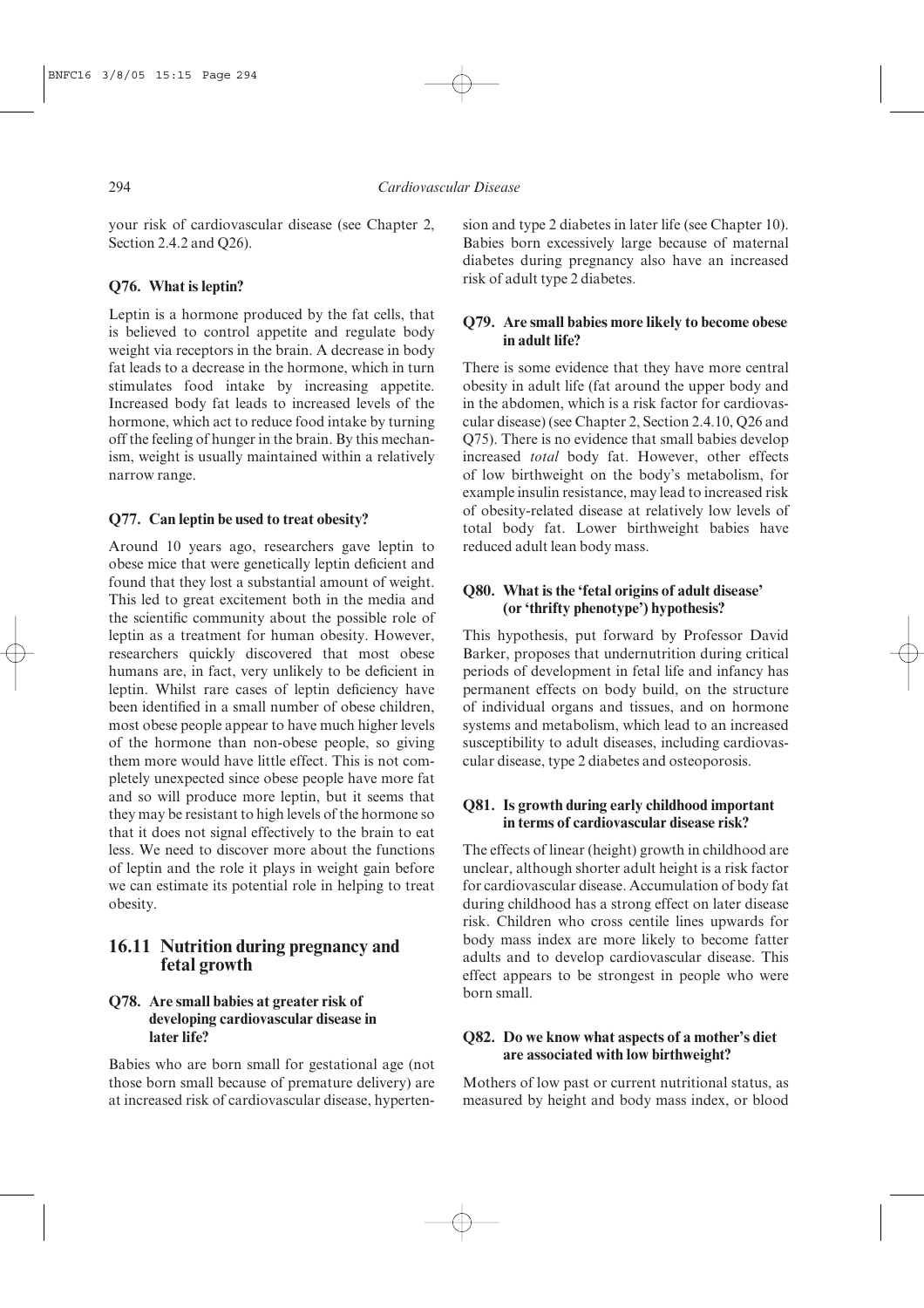levels of micronutrients, have lower birthweight babies. However, intervention trials of nutritional supplements in Western countries have shown little or no increase in birthweight. Most trials have used energy and/or protein, or single micronutrients, and started in mid-pregnancy. There is a need for more research in this area, especially of pre-conceptual effects.

# **Q83. Are early influences on susceptibility to later disease irreversible or is lifestyle during adulthood still important?**

We do not know if adverse metabolic programming in early life is reversible or not. We do know that low birthweight interacts with childhood adiposity and with adult lifestyle risk factors for cardiovascular disease, including obesity and smoking; thus adult lifestyle is very important.

# **16.12 The effect of different diets on heart disease risk**

#### **Q84. Should low carbohydrate, high fat diets be encouraged as a method of weight loss?**

For those who need to lose weight, the key aspect is reducing energy intake below energy expenditure. This is best done through a combination of increased physical activity and reduced energy intake. The macronutrient source of the energy (*i.e.* fat versus carbohydrate) is generally of secondary importance. The low carbohydrate approach to dieting has attracted considerable publicity, but a systematic review of the evidence has demonstrated that weight loss whilst on such diets is primarily the result of a decrease in energy intake, rather than being associated with reduced carbohydrate *per se.* The review also advises that such diets have been popularised in the absence of detailed information on the possible adverse effects of very low carbohydrate intakes, and in particular their effect in people with cardiovascular disease, dyslipidaemia, type 2 diabetes or hypertension (see Chapter 11, Section 11.3.3). Concern has been expressed about the limited information available on the effects of carbohydrate intakes below 20 g per day, about use of the diets for periods longer than 90 days, about use in people over the age of 50 years, and about the suitability of the dietary approach for people with diabetes who need to lose weight.

#### **Q85. What does glycaemic index mean?**

Glycaemic index (GI) is a measure of the rate at which sugar is absorbed into the bloodstream after eating a specific food. It is determined by comparing the blood glucose response after ingestion of a portion of the test food providing 50 g of carbohydrate with the response to a reference food proving an identical amount of carbohydrate (usually either glucose or white bread). Whole-grain foods, pasta, apples and pulses are examples of low GI foods, whereas potatoes, white bread, rice and bananas all have a higher GI. The GI of a food or food ingredient is moderated by how it is prepared, by its degree of ripeness (*e.g.* fruit) and by the other foods consumed with it (see Chapter 11, Section 11.3.2).

#### **Q86. Are low glycaemic index diets useful for people with diabetes or those trying to lose weight?**

The effect of low GI foods is to regulate the rate at which sugars are absorbed; hence inclusion of such foods is often recommended as part of the dietary regimen for diabetics. There is also evidence of beneficial effects on blood lipids (particularly in the context of the insulin resistance syndrome, *e.g.* triglycerides) in diabetic patients. However, whether the GI of foods has a role to play in appetite and body weight regulation in the general population is much more controversial. There is currently no evidence that low GI diets are superior to high GI diets with regard to long-term body weight regulation (see Chapter 11, Section 11.3.2). Also, use of GI may be confusing for the public, as many of the starchy foods recommended as important components of a balanced diet (*e.g.* potatoes and rice) have a high GI, and conversely common dietary carbohydrates that are primarily sugars may have a low GI, because about half the carbohydrate is present as fructose (*e.g.* in the case of ordinary sugar, sucrose) or as galactose (as in the case of the carbohydrate source, lactose, in milk).

#### **Q87. Is a low fat diet the best approach to reduce heart disease risk?**

Current dietary recommendations in the UK advise that the population average fat intake should be reduced to 35% of energy, a level that has more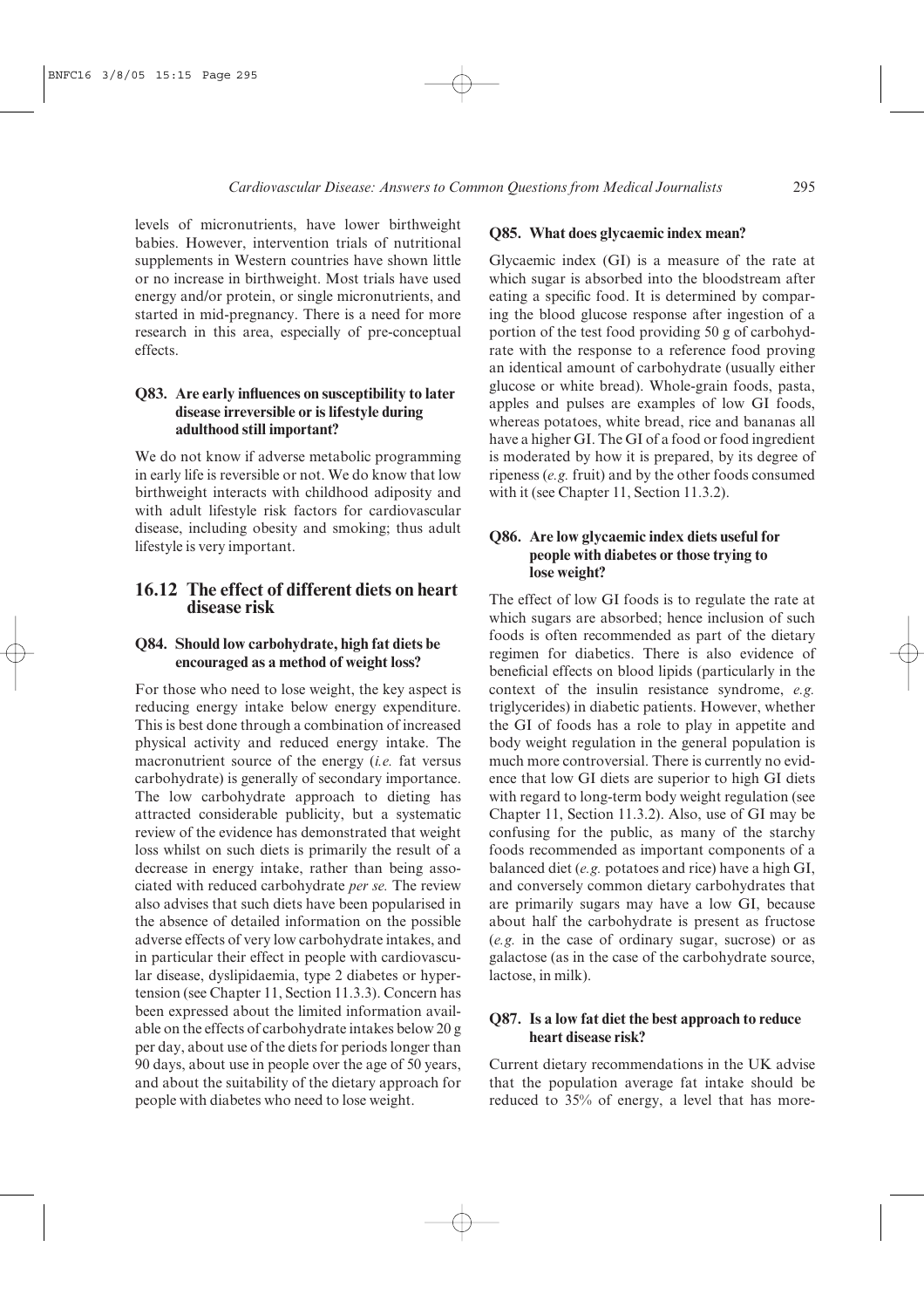or-less been achieved, and that intake of saturates should be reduced to 11% of energy, and *n*-6 polyunsaturates increased to 6.5% of energy. In the past, other countries have adopted even lower targets for total fat (*e.g.* 30% of energy) and for saturates. This strategy is primarily aimed at reducing LDLcholesterol levels. In recent years, however, evidence has accumulated about the potential of low fat/high carbohydrate diets to adversely affect other blood lipid markers (*e.g.* triglycerides and small, dense LDL particles), and on the potential benefits of other families of fatty acids on other cardiovascular risk factors, particularly insulin resistance. This evidence points to the need for more attention to be paid to the positive attributes of the long chain *n*-3 fatty acid found in oil-rich fish and to monounsaturates (as found in olive oil and rapeseed oil, for example).

In order to include such fatty acids in adequate amounts, some experts have argued strongly for a more flexible approach to total fat recommendations, especially for subjects with the insulin resistance syndrome (syndrome X). But the answer is not yet clear cut and more evidence is needed before conclusions can be drawn (see Chapter 11, Sections 11.6–11.8). What is known, however, is that regular moderate intensity physical activity can counteract the impact of a low fat diet on increased triglycerides levels, as can inclusion in the diet of long chain *n*-3 fatty acids present in oil-rich fish (see Chapter 13).

# **16.13 Physical activity**

#### **Q88. How much physical activity should we be doing?**

It seems that there is no threshold for the minimal amount of exercise necessary to decrease cardiovascular risk, and that any increase in daily energy expenditure is beneficial. However, to gain real benefit, adults (including older adults) should take at least 30 minutes of at least moderate intensity activity on five or more days each week. Moderate intensity activity should lead to an increase in breathing rate, an increase in heart rate and to a feeling of increased warmth, possibly accompanied by sweating. The good news is that shorter bouts of activity can be accumulated during the day and still count towards the 30-minute minimum.

Children and young people should achieve a total of at least 60 minutes of at least moderate intensity physical activity each day. At least twice a week this should include activities to improve bone health (activities that produce high physical stress on the bones), muscle strength and flexibility.

Taking 30 minutes of moderate intensity activity on at least five days a week will limit health risks for diseases such as heart disease and diabetes, but 45–60 minutes per day is required to prevent the transition to overweight or obesity, and people who have been obese and who have lost weight may need to do 60–90 minutes of activity a day to maintain their weight loss.

#### **Q89. What types of activities count?**

All types of activity, provided they are of at least moderate intensity, contribute towards the 30 minute minimum, and different types of physical activity benefit different body systems, *e.g*. aerobic activity for heart, or weight bearing activities for bones. For many people, the easiest way of increasing their daily activity levels may be to incorporate more brisk walking, stair climbing or cycling into their daily routine, or to take up active hobbies such as gardening. Others will find it easier to join a gym or to make use of local sports centre facilities.

# **16.14 Public health recommendations to reduce cardiovascular disease risk**

# **Q90. Are we meeting the current dietary targets for cardiovascular disease prevention in the UK?**

The good news is that the target to adjust the population average fat intake down to 35% of energy has more-or-less been met in both men and women, and good progress has been made towards the 11% of energy target for saturates, although there is still room for improvement; average intake of *trans* fatty acids is now well below the 2% of energy target at 1.2% of energy in both men and women. In contrast, since the targets were last revised in 1994, salt intakes have, if anything, risen slightly and so are still well above the 6 g/day target, at 9.5 g/day, and the majority of the public still fail to meet the five-a-day fruit and vegetable target and the 'at least five-a-week' physical activity target (30 minutes of at least moderate intensity activity on at least five days per week). In the light of the new evidence summarised in this Task Force Report, an important question to be